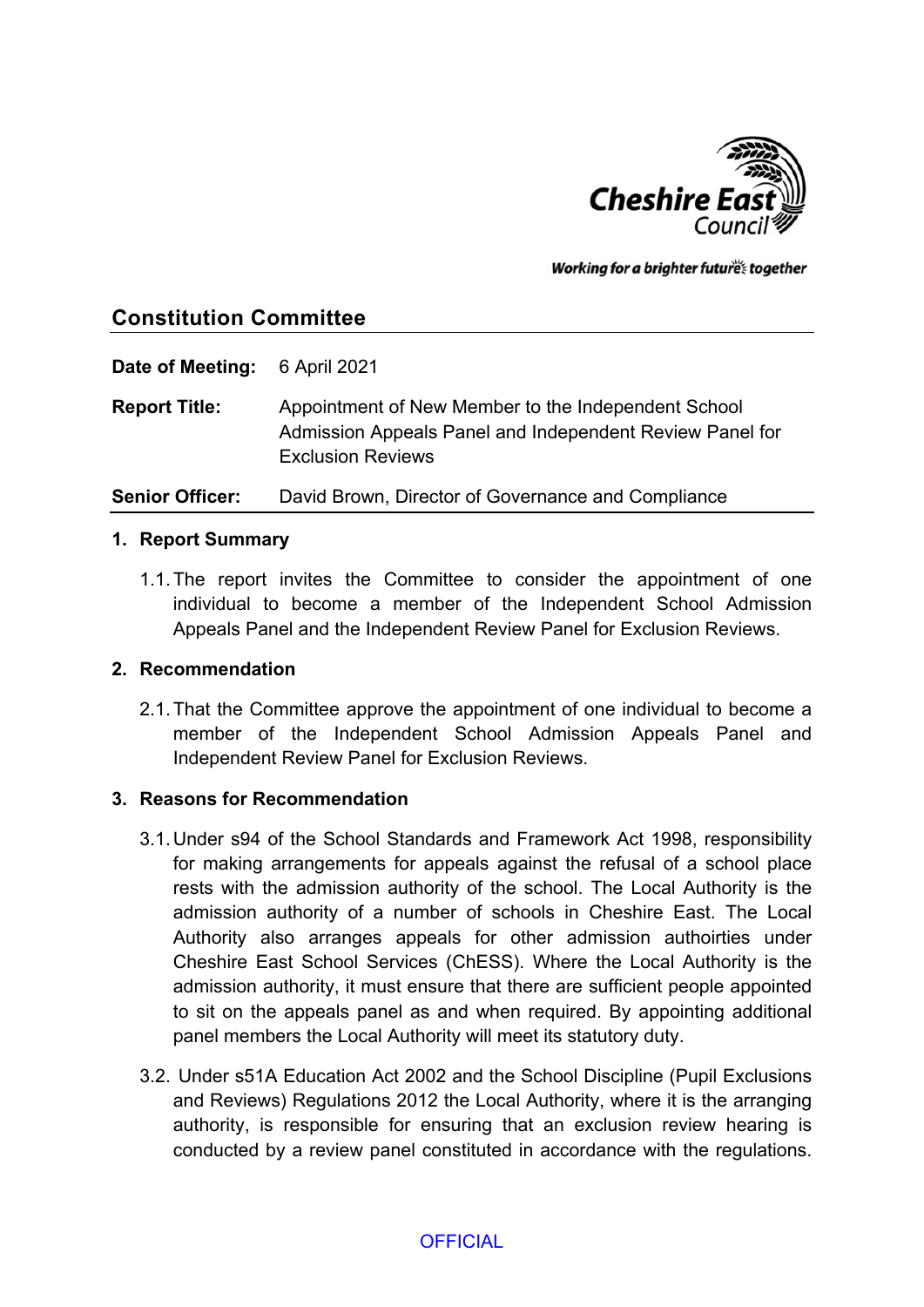By appointing additional panel members the Local Authority will meet its statutory duty.

# **4. Other Options Considered**

4.1. Not applicable.

# **5. Background**

- 5.1.The Local Authority currently has a pool of people registered as panel members who are eligible to sit on the School Admission Appeals Panel and/or the Independent Review Panel for Exclusion Reviews.
- 5.2.The Local Authority is constantly reviewing the number of people eligible to sit on these panels and periodically seeks to appoint new members where numbers have declined due to retirement or resignation.
- 5.3.The Local Authority has received an application from a prospective panel member. The applicant was interviewed and evaluated by a lawyer in the Legal Services Adults and Education Team and their appointment would be recommended. The applicant's details are not included in this report. If members require the personal details of the applicant to be disclosed and discussed at the meeting, the Committee will have to resolve to move into Part II as the information is exempt by virtue of paragraph 1 of Part 1 of Schedule 12A to the Local Government Act 1972 (information relating to any individual).
- 5.4.All members of the School Admission Appeals Panel and Independent Review Panel for Exclusion Reviews receive training before sitting on these panels.

# **6. Implications of the Recommendation**

# 6.1.**Legal Implications**

6.1.1. The Local Authority has a legal responsibility to ensure that there is a sufficient pool of trained panel members, both lay members and educational members, to sit on Independent School Admission Appeals Panels and Independent Review Panels for Exlcusion Reviews to ensure that these Panels operate lawfully and follow due process.

# 6.2.**Finance Implications**

6.2.1. There are no direct implications for finance.

# 6.3.**Policy Implications**

6.3.1. There are no direct implications for policy.

# **OFFICIAL**